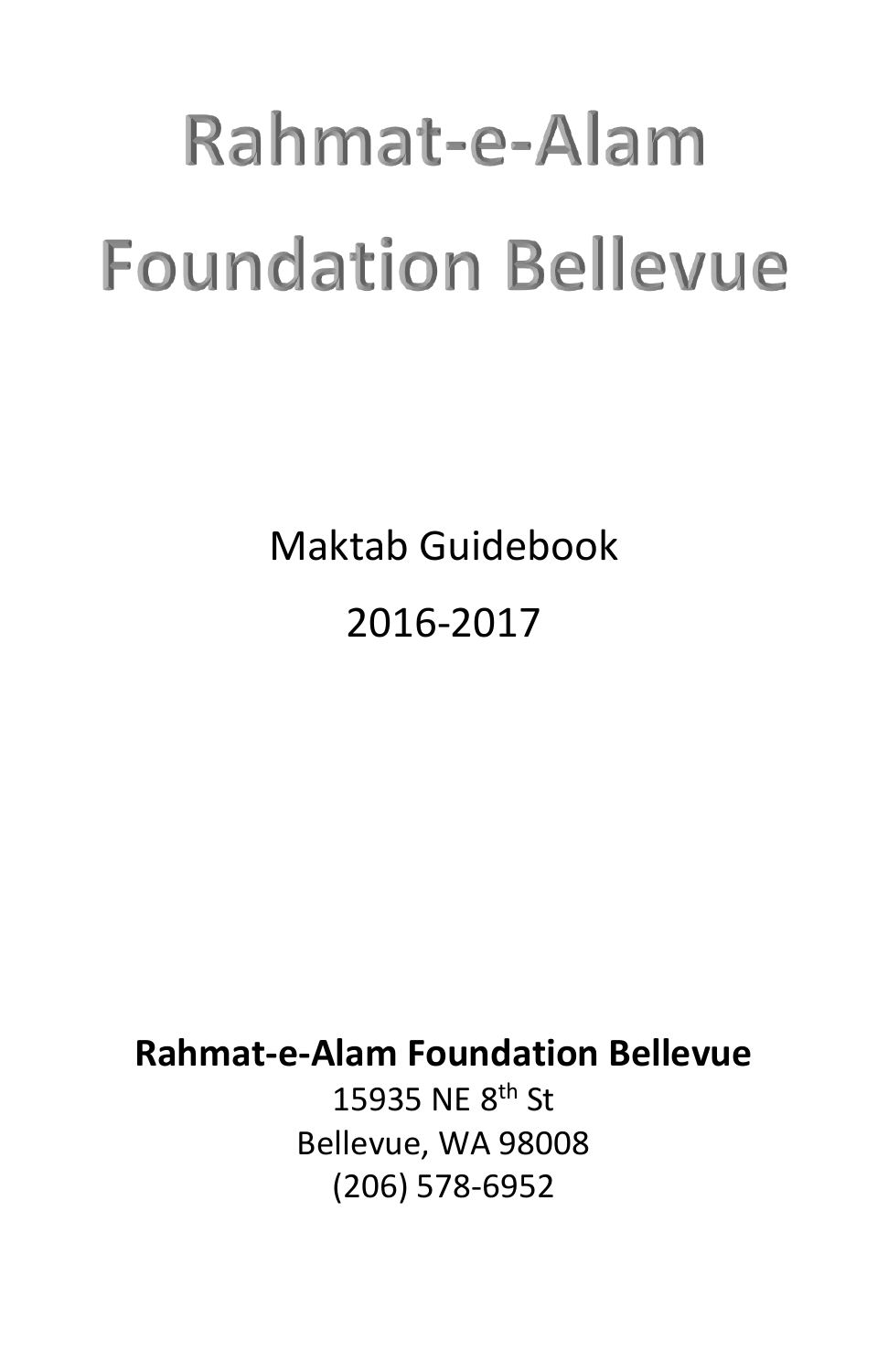# **Table of Contents**

| Introduction                        | 1                       |
|-------------------------------------|-------------------------|
| <b>Vision</b>                       |                         |
| <b>Goals</b>                        |                         |
| <b>Admission/enrollment</b>         |                         |
| <b>Class Hours</b>                  |                         |
| <b>Fees</b>                         | $\overline{\mathbf{c}}$ |
| Withdrawal                          |                         |
| <b>Attendance</b>                   |                         |
| <b>Student Drop-off and Pick-up</b> | 3                       |
| <b>Conduct</b>                      |                         |
| <b>Discipline</b>                   | 4                       |
| <b>Dress code</b>                   | 5                       |
| <b>Hygiene</b>                      |                         |
| <b>Health and Emergencies</b>       |                         |
| <b>Updating our records</b>         | 6                       |
| <b>Expectations from Parents</b>    |                         |
| Our recommendation for school bags  |                         |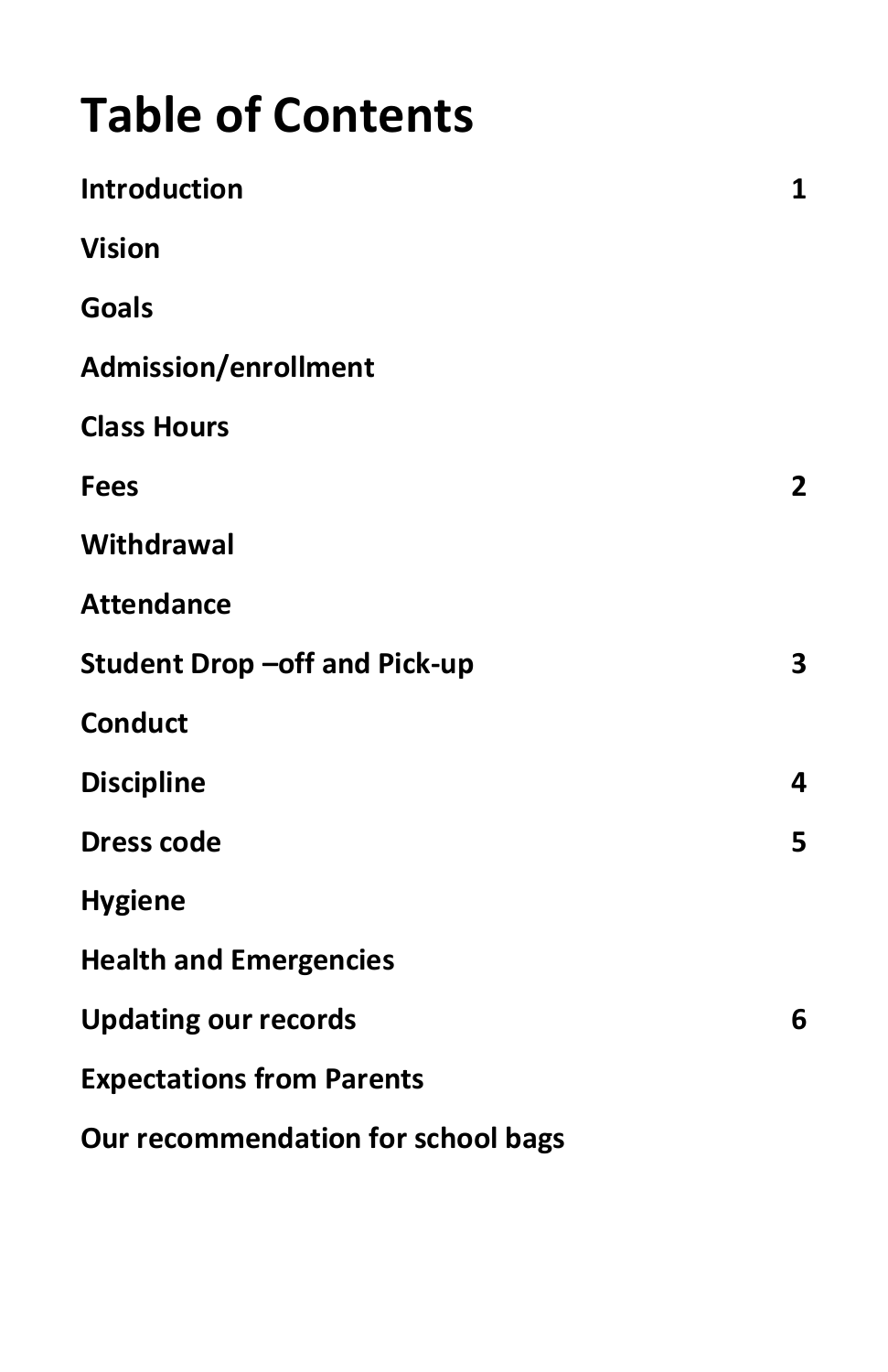#### **Introduction**

السلام عليكم و رحمة الله و بركاته

May Allah Ta'aala accept your efforts to give your children Islamic education and training.

We have prepared this guidebook to help you derive maximum benefit from the Maktab program. Please read through it carefully and understand the guidelines contained therein. If you have any questions or concerns, please do not hesitate to contact us.

#### **Vision**

To protect and safeguard our children from all those elements which can lead them away from the Straight Path.

#### **Goal**

Our goal is to provide Islamic education in an environment where students can also practically implement the teachings of Islam.

#### **Admission/enrollment**

We accept students aged 5-16 on a first-come, first-served basis. Our enrollment is open year-round. If our classes are full, your child will be placed on a waiting list.

#### **Class Hours**

We have two sessions which are as follows:

- $-4:30 6:00 \text{ PM}$
- $6:00 7:30 \text{ PM}$

Spaces in each session are also assigned on a first-come, first-served basis. Parents are requested to bring their child only during the session assigned to them.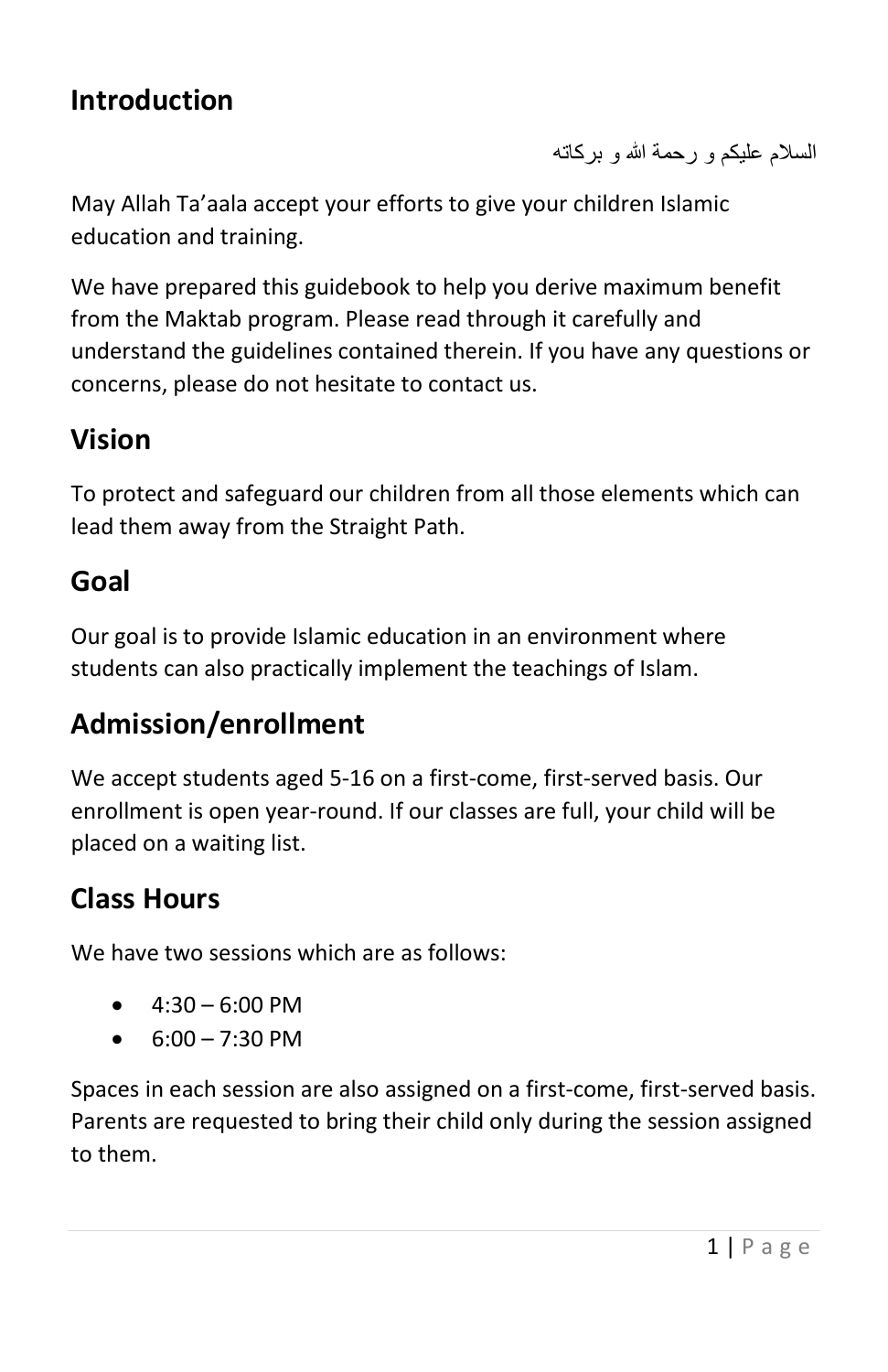#### **Fees**

- Admission fee is \$25 per child and is due when registering.
- Fees are \$100 per month for each child and should be paid by the first weekday of each calendar month.
- Payment can be made via check or cash. Checks are to be made payable to Rahmat-e-Alam Foundation Bellevue.

## **Withdrawal**

In the event that you would like to withdraw your child from our classes, please give us 2 weeks' advance notice. Doing so will make it easier for us to give space to those on our waiting list.

#### **Attendance**

Punctuality and regularity is essential for progress in any field. Islamic education is no exception to this rule. Parents should therefore ensure that their children arrive on time for class and that they do not remain absent from class. Permission to arrive late or remain absent will only be given for valid reasons. Parents are requested to submit the details of the reason to remain absent 2 weeks in advance.

Our policy for unexcused absences is as follows:

- 1. First incident: Parents will be sent a reminder
- 2. Second incident: A warning will be sent to the parents that the student will only be allowed in class with an explanation of his absence from his parents.
- 3. Third incident: The student will be immediately sent home and is not allowed to return to class without an explanation of his absence from his parents.

Our tardiness policy: Three tardies are equal to one absence and will be treated as such.

A few more points to bear in mind regarding attendance: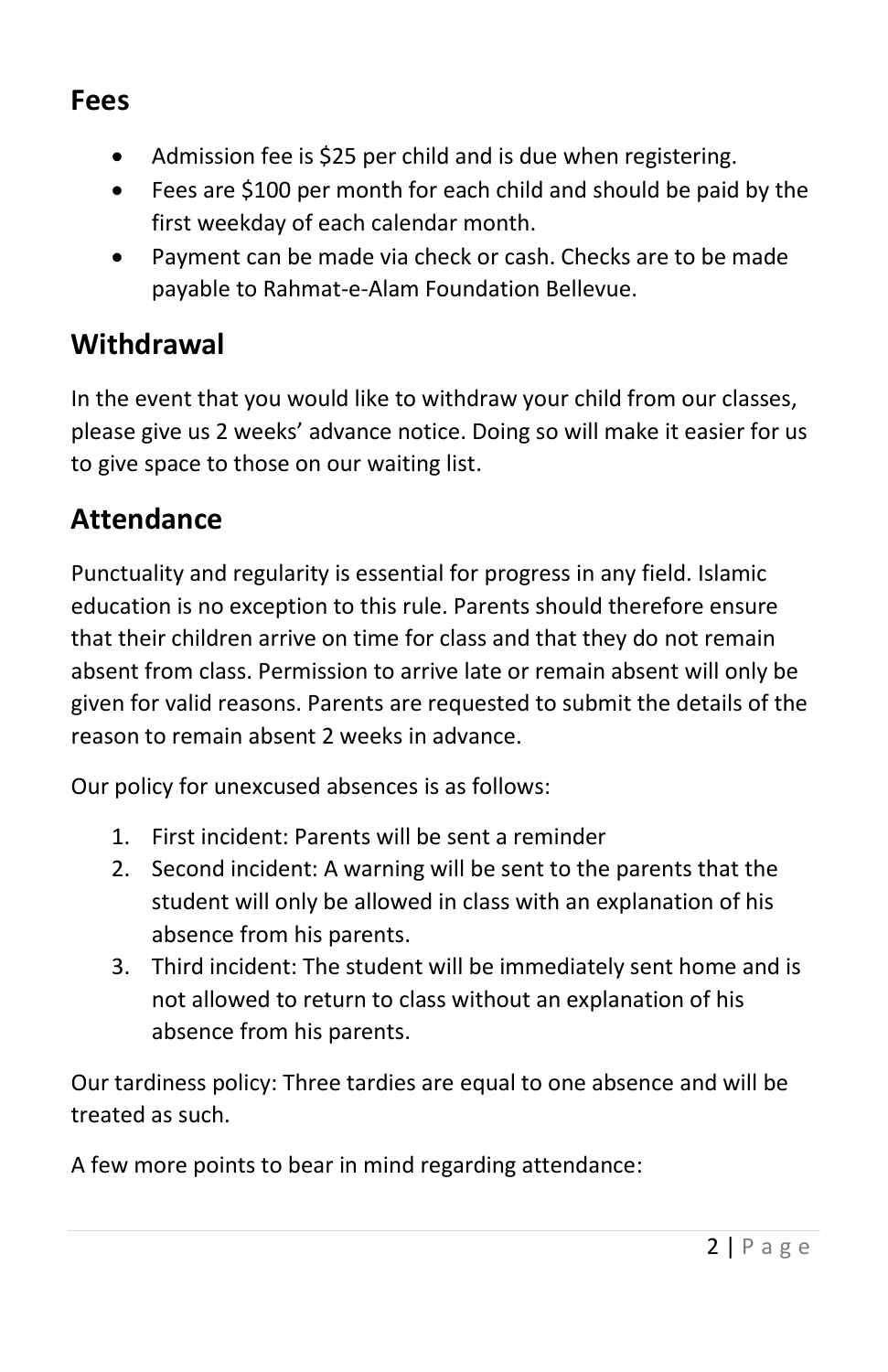- Those with less than 85% attendance may not be allowed in class the following year.
- Enrollment of any student absent for more than 2 weeks without prior notice will be automatically canceled. Reinstatement of the student's enrollment will depend on available spaces in class.
- In the event that an absence is unavoidable, such as traffic or transportation issues, family emergencies, or illness, parents must notify the principal immediately.
- If a student remains absent for more than 1 day of class due to unavoidable circumstances, he is required to bring in a note from his parents explaining the reason of absence.

# **Student Drop off and Pick up**

- Please drop off and pick up your child on time.
- Drop off time starts 5 minutes before class time and ends at class starting time.
- Pick up time starts at end of class and ends 5 minutes after.
- Please ensure your vehicles are correctly parked at all times.
- Parents must ensure that their children have entered the Musalla before leaving.
- Please register the names of all individuals assigned to pick up your child along with their vehicle make, model, and license plate number. This is for the safety of your child.
- Our late pick up policy is as follows:
	- 1. First and second instance: A reminder will be sent home
	- 2. Third instance: A note will be sent home informing the parents that a fourth instance will result in suspension and conference with the principal.

# **Conduct**

 Students must show respect to the teacher at all times and should adopt a respectful and polite manner when addressing and speaking to the teacher. Inattentiveness, interrupting the teacher, contradicting or arguing with the teacher will not be tolerated.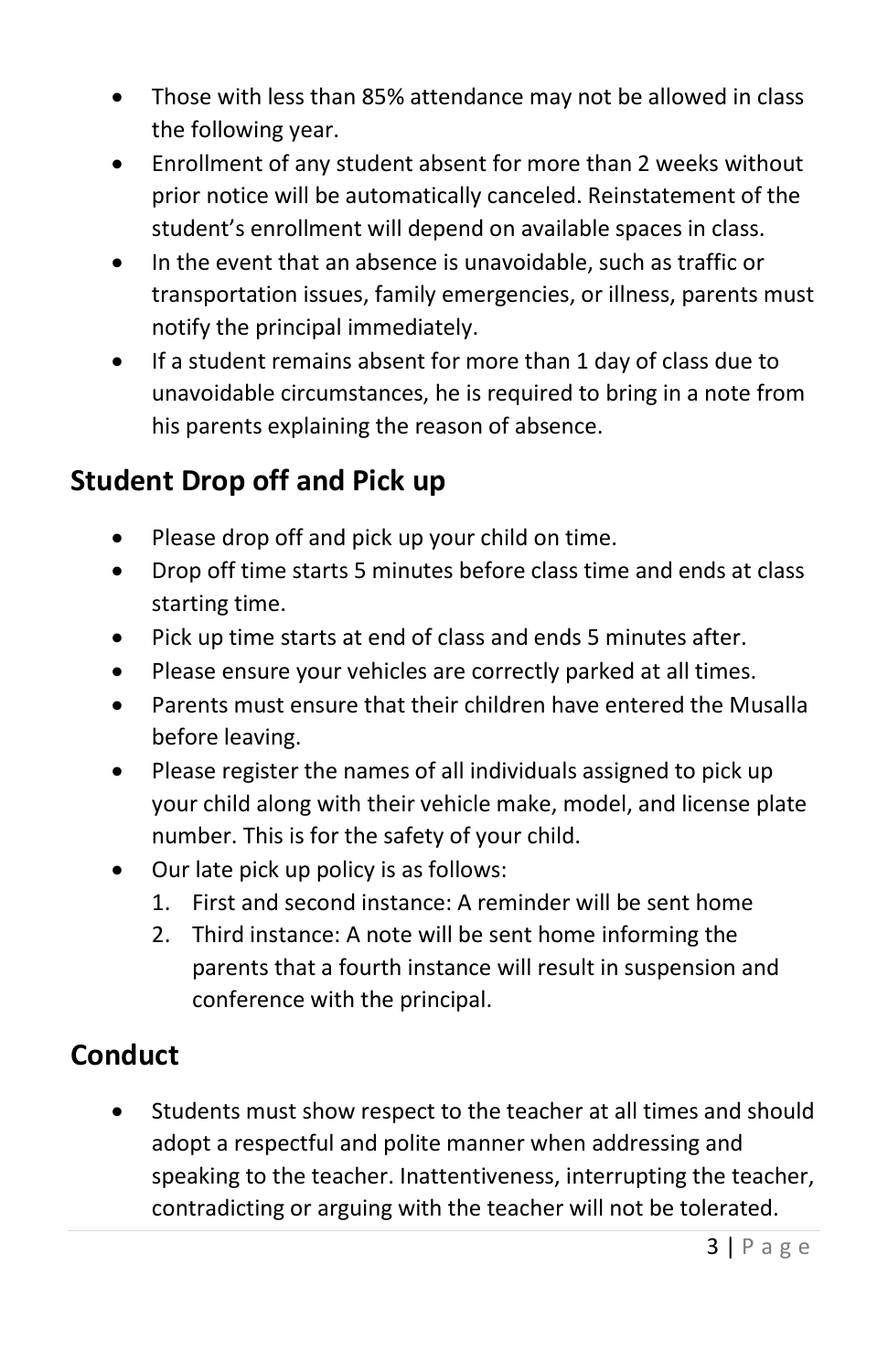- Respect must also be shown to fellow students, regardless of their relationship or level of friendship.
- Electronic devices of any kind are not allowed in class, regardless of the student's age. If any such devices are found with a student, they will be immediately confiscated and will only be returned to their parents.
- Each student will receive a homework planner which will show his homework. Parents are to review the assignments given and sign once the homework is completed.
- Please ensure that all homework is completed before the next class.
- Students must concentrate on preparing and reciting their lessons in class.
- No physical contact is allowed between students except for shaking hands.
- We have a zero-tolerance for bullying. Anyone found bullying other students may be immediately sent home.

# **Discipline**

We hope that students will abide by the guidelines mentioned in this book. However, it is our duty to ensure that discipline is maintained within the classroom. In the unfortunate event that we need to reprimand and discipline any one of the students due to misbehavior, we will use the following methods of discipline:

- Warning with a reminder of the consequences of repeated misbehavior
- Time-out
- Send note home to parents
- Call parents
- Student conference with principal
- Conference with principal and parents
- Suspension
- Expulsion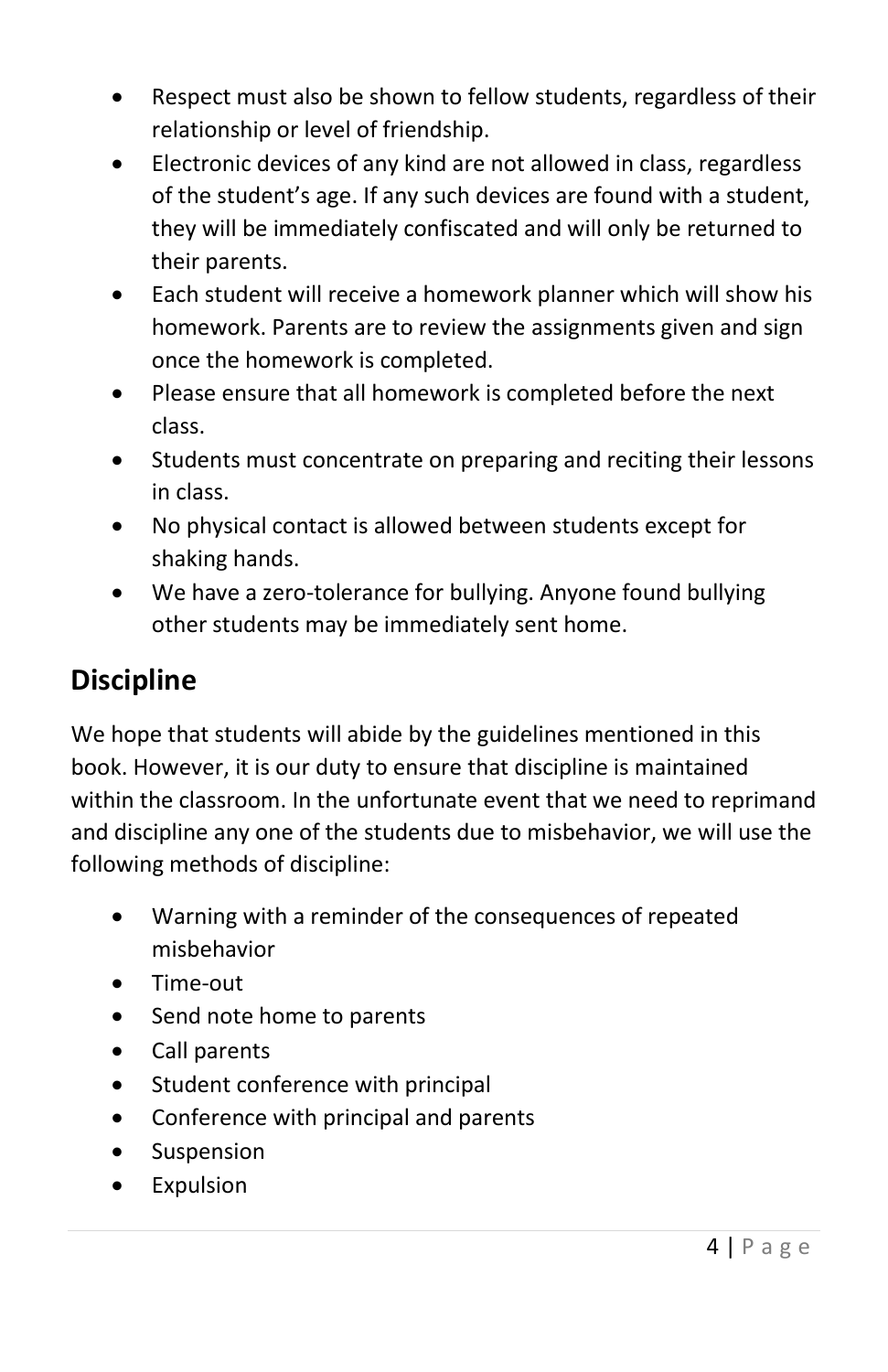#### **Dress code**

Allowed:

- Full-sleeved thawb or kurta which is no higher than the knees.
- Loose-fitting lower garment above the ankles.
- Islamic cap

Not allowed:

- Any upper garment above the knees. This includes all types of shirts.
- **Shorts**
- Tight-fitting jeans or other lower garment
- Any article of clothing with pictures

# **Hygiene**

Rasulullah  $\ddot{\textbf{\text{}}}$  has said "Cleanliness is half of faith." We therefore request that students come to class neat and tidy. Some recommendations are mentioned below:

- Proper training of how to cleanse oneself after using the restroom
- Trimming nails weekly
- Periodic bathing
- Clean clothing

## **Health and Emergencies**

- If your child is ill, please keep him home until he has recovered. Notify the principal immediately that your child is ill and will not be attending class.
- If your child becomes injured or falls ill in class, you will be contacted and requested to pick up your child. If you cannot be reached, the emergency contacts we have on file will be contacted. We therefore request you to keep all your contact information updated and notify us immediately if there are any changes. Parents are required to sign a medical waiver form each